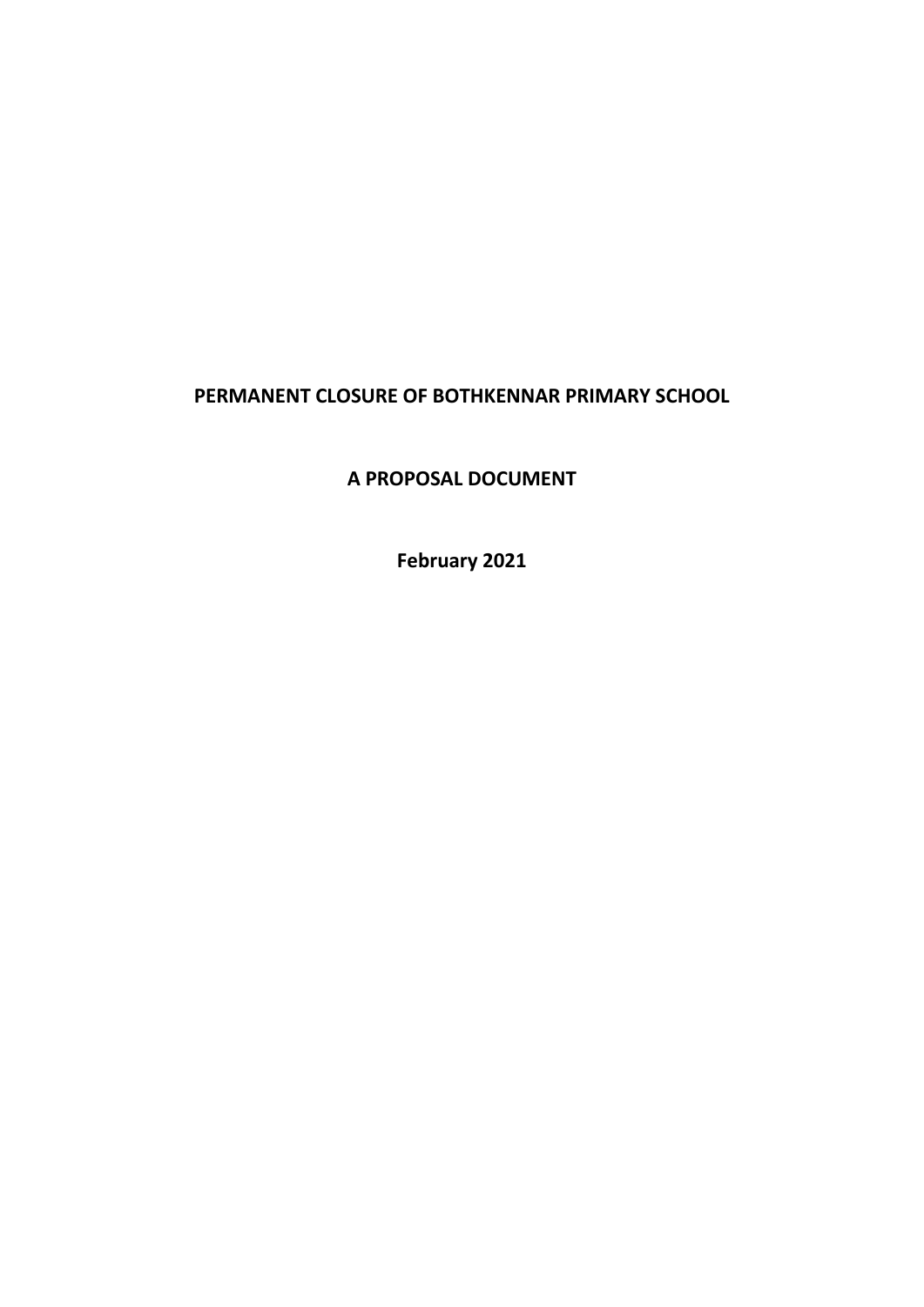## **PROPOSAL**

| Proposed<br>Change                                        | That Bothkennar Primary School, which has been mothballed since August 2019,<br>is closed permanently.                                                                                                                                                                                                                                                                                                                                                      |           |           |           |           |
|-----------------------------------------------------------|-------------------------------------------------------------------------------------------------------------------------------------------------------------------------------------------------------------------------------------------------------------------------------------------------------------------------------------------------------------------------------------------------------------------------------------------------------------|-----------|-----------|-----------|-----------|
| <b>Background</b>                                         | During school session 2018/2019, the pupil roll at Bothkennar Primary School<br>fell to just 4 pupils after a prolonged period of declining numbers. Following a<br>consultation with affected parents and the school community, it was agreed<br>that Bothkennar Primary School would be mothballed, subject to an annual<br>review of demand for pupil places, and that Beancross Primary School would<br>become the proxy catchment school for the area. |           |           |           |           |
|                                                           | Two years on, the primary age population in the Bothkennar Primary School<br>Catchment area has declined further, with no prospect of this trend changing in<br>the foreseeable future. For this reason, it is now proposed that the school is<br>permanently closed.                                                                                                                                                                                       |           |           |           |           |
|                                                           | Before any final decision can be taken on a permanent school closure proposal a<br>formal consultation is required in accordance with the Schools (Consultation)<br>(Scotland) Act 2010. This proposal document provides full details of the<br>proposal and the consultation process now underway.                                                                                                                                                         |           |           |           |           |
| <b>Pupil numbers</b><br>in the area                       | In the 5 years running up to the decision to mothball the school, demand for<br>places had declined each year to very low levels. The following table shows the<br>school roll over this period (taken from the annual school census):                                                                                                                                                                                                                      |           |           |           |           |
|                                                           | 2014/2015                                                                                                                                                                                                                                                                                                                                                                                                                                                   | 2015/2016 | 2016/2017 | 2017/2018 | 2018/2019 |
|                                                           | No. Pupils<br>27                                                                                                                                                                                                                                                                                                                                                                                                                                            | 25        | 17        | 11        | 4         |
|                                                           | Pupil data shows that the number of primary age children in the Bothkennar<br>catchment area has reduced by 18% over the last 3 years, and other data shows<br>just 8 pre-school children aged 4 and younger living in the catchment area. This<br>suggests that the primary age population will continue to decline over the next 5<br>years.<br>Based on all known data, there will be no increase in catchment demand for                                |           |           |           |           |
|                                                           | places in the coming 5 years to justify re-opening the school.                                                                                                                                                                                                                                                                                                                                                                                              |           |           |           |           |
| Proposed<br><b>Alternative</b><br><b>Arrangements</b>     | The arrangements in place from August 2019 will continue. Beancross Primary<br>School will remain the catchment primary school for children living in area and<br>free school transport will be provided to pupils choosing their catchment school.                                                                                                                                                                                                         |           |           |           |           |
| <b>Educational</b><br><b>Benefits</b><br><b>Statement</b> | Falkirk Council is of the view that the school environment should be of a quality<br>that sustains and improves education provision, pupil performance and<br>outcomes for the young people of Falkirk.                                                                                                                                                                                                                                                     |           |           |           |           |
|                                                           | With this in mind, Falkirk Council has adopted the following indicators in<br>reviewing the school estate:                                                                                                                                                                                                                                                                                                                                                  |           |           |           |           |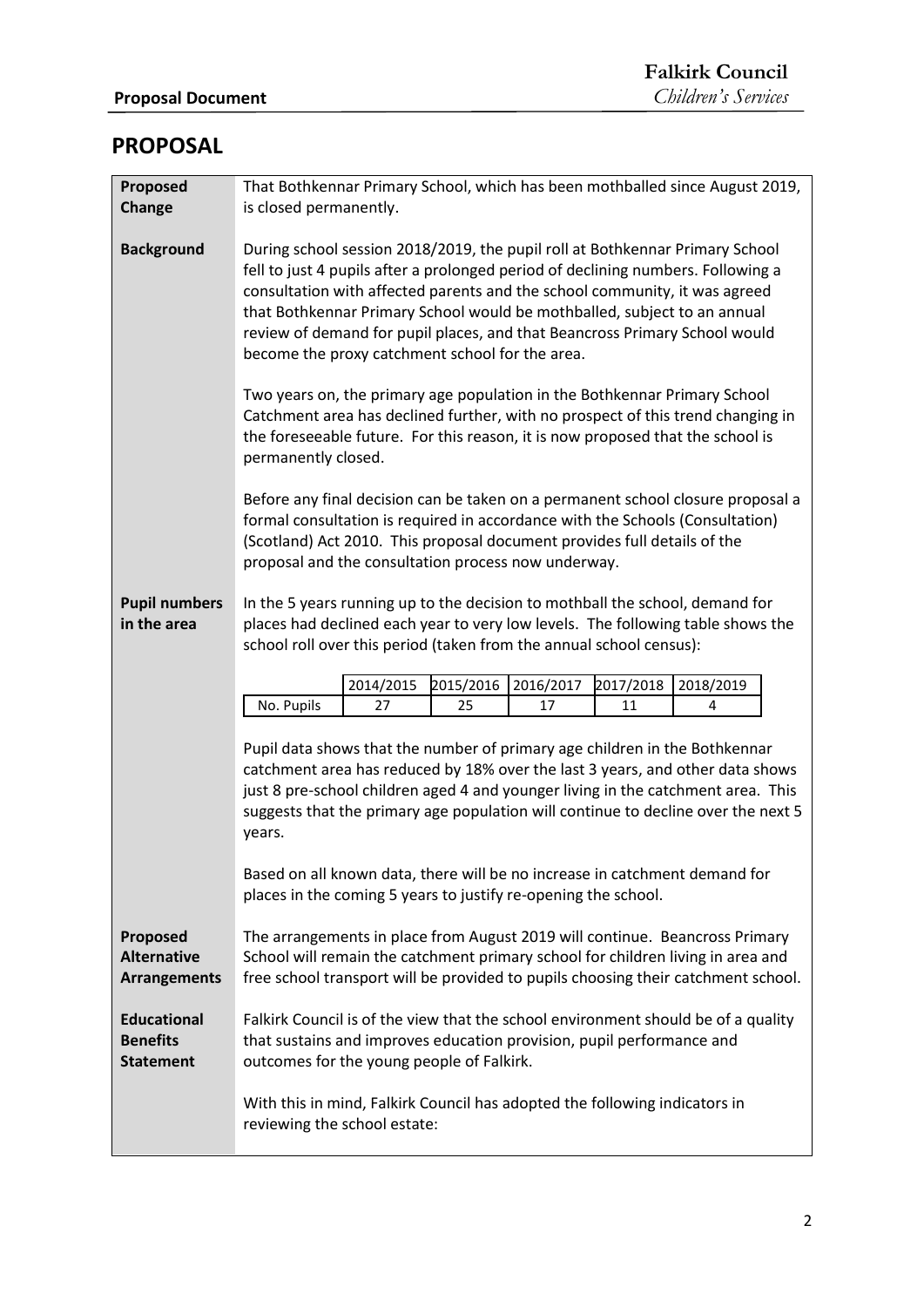| 1.          | Pupils should be educated in facilities which are rated at least category<br>B for each of Condition and Suitability.                                                                                                                                                                                                                                                                                                                                                                 |
|-------------|---------------------------------------------------------------------------------------------------------------------------------------------------------------------------------------------------------------------------------------------------------------------------------------------------------------------------------------------------------------------------------------------------------------------------------------------------------------------------------------|
| 2.          | Pupils should be members of an age-appropriate peer group.                                                                                                                                                                                                                                                                                                                                                                                                                            |
| 3.          | Pupils should have the opportunity to engage in the widest possible<br>range of activities beyond the core curriculum, including music, sports,                                                                                                                                                                                                                                                                                                                                       |
| 4.          | drama and art.<br>Pupils with Additional Support Needs should be educated in the most<br>appropriate local setting.                                                                                                                                                                                                                                                                                                                                                                   |
| 5.          | Pupils should not ordinarily be required to travel for longer than 30<br>minutes from the nearest classified road pick-up point to school<br>(primary).                                                                                                                                                                                                                                                                                                                               |
| 6.          | School facilities should be of a size appropriate to the delineated area<br>that they serve, paying due regard to demographic trends.                                                                                                                                                                                                                                                                                                                                                 |
| 7.          | School delineated areas should reflect geography, travel routes and<br>population distribution.                                                                                                                                                                                                                                                                                                                                                                                       |
| 8.          | Safe school transport should be provided and safe traffic management<br>in and around school sites should be implemented.                                                                                                                                                                                                                                                                                                                                                             |
| 9.          | Teachers should be members of a professional learning community<br>comprising at least 3 members located in the same facility.                                                                                                                                                                                                                                                                                                                                                        |
| 10.         | The implications of school location to local communities should be<br>considered.                                                                                                                                                                                                                                                                                                                                                                                                     |
|             | Falkirk Council is of the view that the school environment should be of a quality                                                                                                                                                                                                                                                                                                                                                                                                     |
|             | that sustains and improves education provision, pupil performance and<br>outcomes for young people. It is the Authority's view that Bothkennar Primary<br>School cannot meet all of these criteria, whereas the current alternative<br>catchment school, Beancross Primary, can.                                                                                                                                                                                                      |
| pupils are: | While it may seem that having fewer pupils in a class would allow a teacher to<br>provide more one-on-one attention, fewer is not always better, when it comes<br>to our pupils learning experiences. Classes low in pupil numbers, have<br>disadvantages. These disadvantages are further compounded when we have a<br>single class school, potentially with only one or two children at each year stage.<br>Some of the problems commonly associated with teaching a small group of |
|             | (i) Attendance Issues<br>While one or two pupils missing a large class isn't a major issue, a small number<br>of absent pupils can make a big difference in a small class. If there are only five<br>or 10 pupils in a class, two missing pupils represent a much larger percentage of<br>the class population, making it more difficult for the teacher to continue with<br>planned lessons.                                                                                         |
|             | This will also significantly impact on the class dynamics and learning experiences<br>of children in the single class setting, with the likely consequence that a child<br>may be the only pupil at a particular stage. Thereby having no other pupil to<br>share their learning experience with and benefit from those interactions;                                                                                                                                                 |
|             | (ii) Lack of Diversity<br>A smaller class is less likely to represent a diverse cross section of society. Pupils                                                                                                                                                                                                                                                                                                                                                                      |

benefit from being members of diverse classes because they have the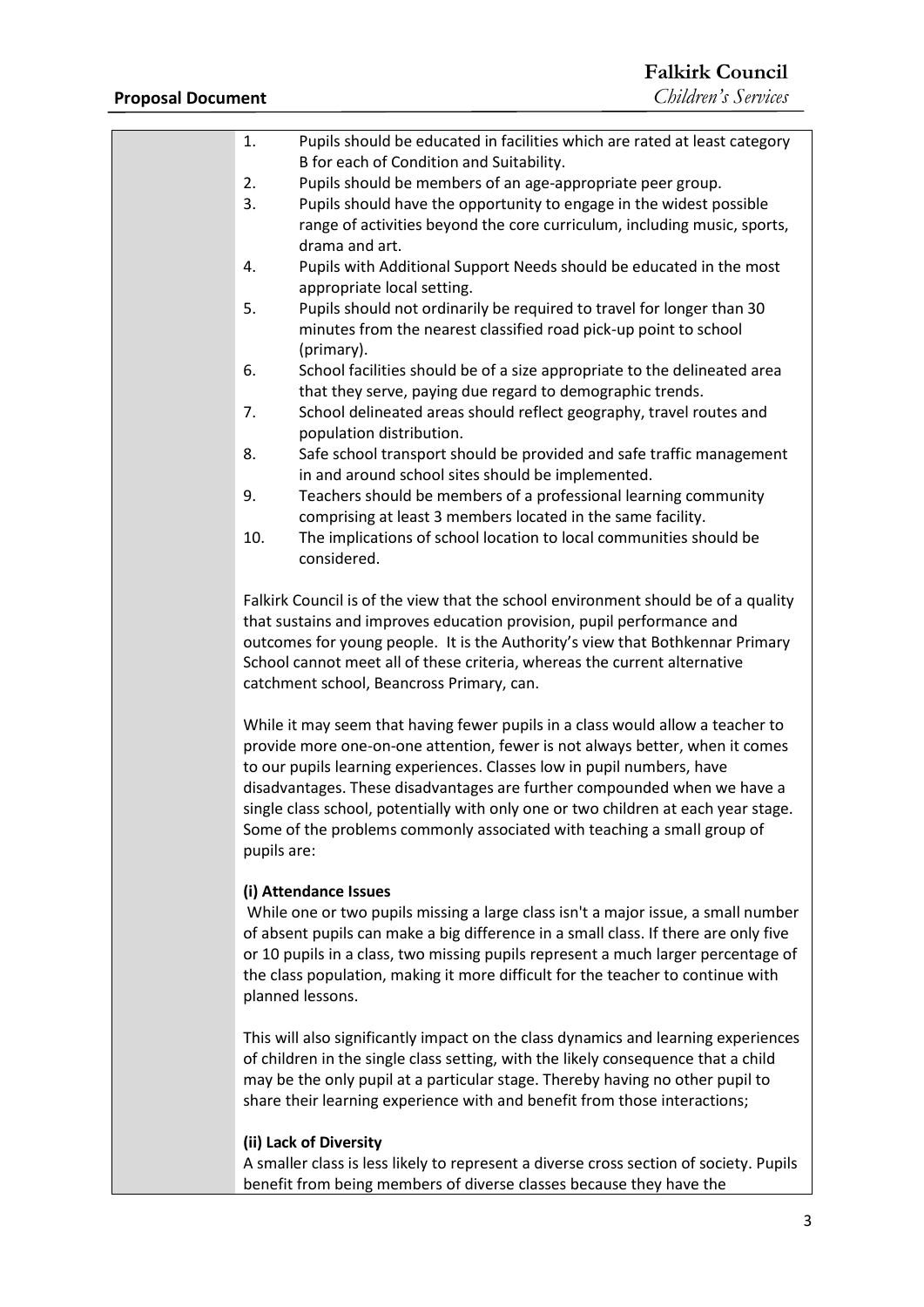opportunity to hear viewpoints that differ greatly from their own. While some small classes do have a diverse array of members, many are relatively homogeneous in nature and, as such, do not offer pupils the opportunity to learn in a diverse setting;

#### **(iii) Overly Rapid Work Completion**

While pupils having the opportunity to complete their work quickly may seem like a good thing, there are benefits to pupils moving though work more slowly and deliberately. In larger classes, pupils are commonly slowed in their work efforts by peers who need additional guidance. This temporary slowing gives these potentially speedy pupils the opportunity to more fully explore the topics covered in the lesson instead of simply racing through and failing to absorb the information;

#### **(iv) Fewer Activity Options**

Some academic activities require a minimum number of participants. Activities such as small group projects, group discussions or peer to peer learning activities are much harder to implement in a small class because there are fewer pupils to divide into groups, limiting pupils' options. Other options, such as large-scale games, may be impossible in single small settings because there are not enough pupils to allow for game play, or due to the wide variation in the age and physical development of the pupils, potentially making an activity unsafe. These opportunities help to stimulate and motivate the children, and provide them with skills for life.

Working with others across a wide range of settings is one of the core elements of the modern school curriculum. This includes planning and carrying out projects in small groups, sharing tasks and responsibilities, and being ready and willing to learn from and with others. Beancross Primary has sufficient pupils to allow the children to work collaboratively on various topics and activities. The class teachers will work with both individuals and groups at each stage of the curriculum, and the group working allows pupils to develop different skills from those that are developed during individual work.

Working with others also plays a part in the development of leadership skills, which become increasingly important to pupils as they move through their school years and beyond school education into adulthood;

#### **(v) Increased Pupil Anxiety**

Some pupils enjoy the anonymity associated with being a member of a large class. These pupils are uncomfortable in the spotlight and prefer to blend in with the crowd as they move through the process of learning. For pupils of this nature, small classes are far from desirable because in educational settings with reduced pupil numbers they do not have the same opportunity to mix in with their peer group.

The level to which pupils are able to become skilled in social interaction will depend to an extent on the opportunities afforded to them. The forging of close friendships and the development of self-esteem is enhanced by each pupil being enabled to be part of an age appropriate peer group of a sufficient size to allow a range of interactions and relationships to form and reform; and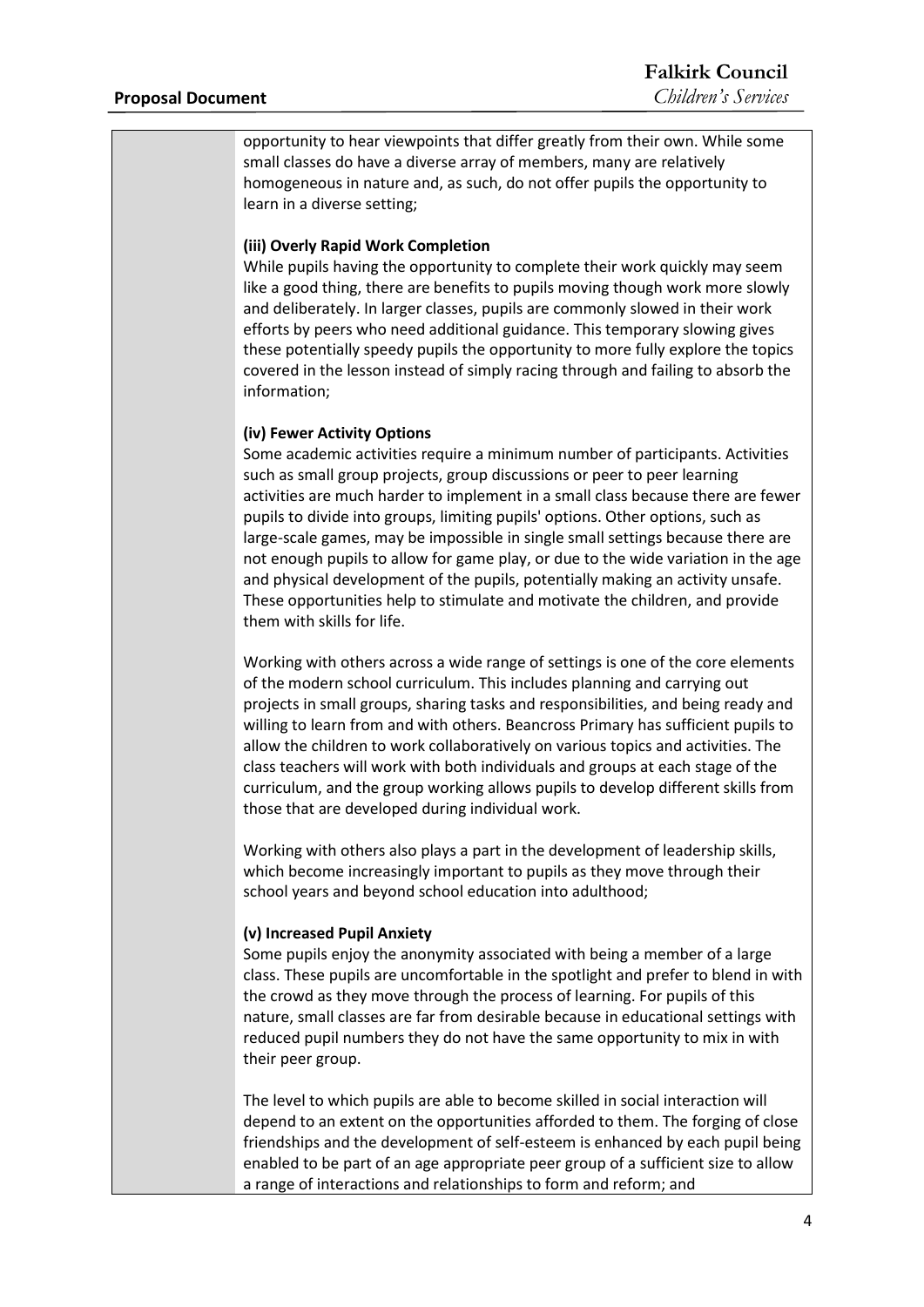|                                                            | (vi) Pupil performance<br>Smaller classes do not help children achieve better marks in primary school,<br>according to research published recently. The findings, by academics at the<br>University of London's Institute of Education, contradict the popular beliefs of<br>teachers and parents that smaller classes make for a better learning                                                                                                                                   |
|------------------------------------------------------------|-------------------------------------------------------------------------------------------------------------------------------------------------------------------------------------------------------------------------------------------------------------------------------------------------------------------------------------------------------------------------------------------------------------------------------------------------------------------------------------|
|                                                            | environment.<br>There are many other similar research papers detailing the negative impact of<br>small class sizes on the pupils' learning experience and academic performance,<br>due to the negative impact of the factors described above.                                                                                                                                                                                                                                       |
| Community<br><b>Impact</b>                                 | Bothkennar Primary School is classified as a rural school and, as such, this<br>proposal to close it must consider the impact that this closure will have on the<br>local community it serves. Prior to mothballing use/lets of the school was<br>limited to Councillor Surgeries only.                                                                                                                                                                                             |
|                                                            | What will happen to the school building?<br>The school is currently being used as temporary office accommodation for<br>Council staff. There are plans underway to move these staff to other<br>accommodation.                                                                                                                                                                                                                                                                      |
|                                                            | Once the building becomes empty, it would be deemed surplus to Children's<br>Services operational requirements and the Council's Asset Management Team<br>would then consider what future options there are for the property, which could<br>include potential sale. However, it is important that all community views are<br>considered prior to this happening and we would welcome your views on<br>possible future uses for this building, should the school close permanently. |
| Transport/<br><b>Sustainability</b><br><b>Implications</b> | Another important consideration with any rural school closure is the transport<br>demands arising from the relocation of pupils to a school that is further away.<br>Bothkennar Primary School has been temporarily closed for nearly 2 years now<br>and all pupils from the area are entitled to free school transport to Beancross<br>Primary School, which is 2.5 miles from Skinflats.                                                                                          |
|                                                            | School transport is currently provided through extending the existing school bus<br>route by half a mile from the Grangemouth Old Town. There is no cost<br>implications to families affected by the closure. A permanent closure would<br>continue to have very little impact in this respect on costs to the council or<br>distance covered by vehicles.                                                                                                                          |
|                                                            | With regard to sustainability concerns, the requirement to transport pupils to<br>Beancross Primary School is more than offset by the closure of this facility which<br>would require disproportionate levels of heating, electricity and maintenance to<br>keep open for so few pupils in comparison.                                                                                                                                                                              |
| <b>Financial</b><br><b>Considerations</b>                  | The annual operating costs for the school for 2018/19 was £ 186,632 which<br>represented £46,658 per pupil.                                                                                                                                                                                                                                                                                                                                                                         |
|                                                            | Based on a slightly different financial assessment used for national<br>benchmarking purposes the Local Government Benchmarking Framework (LGBF)<br>this shows the cost per pupil for 2018/19 to be £40,627.                                                                                                                                                                                                                                                                        |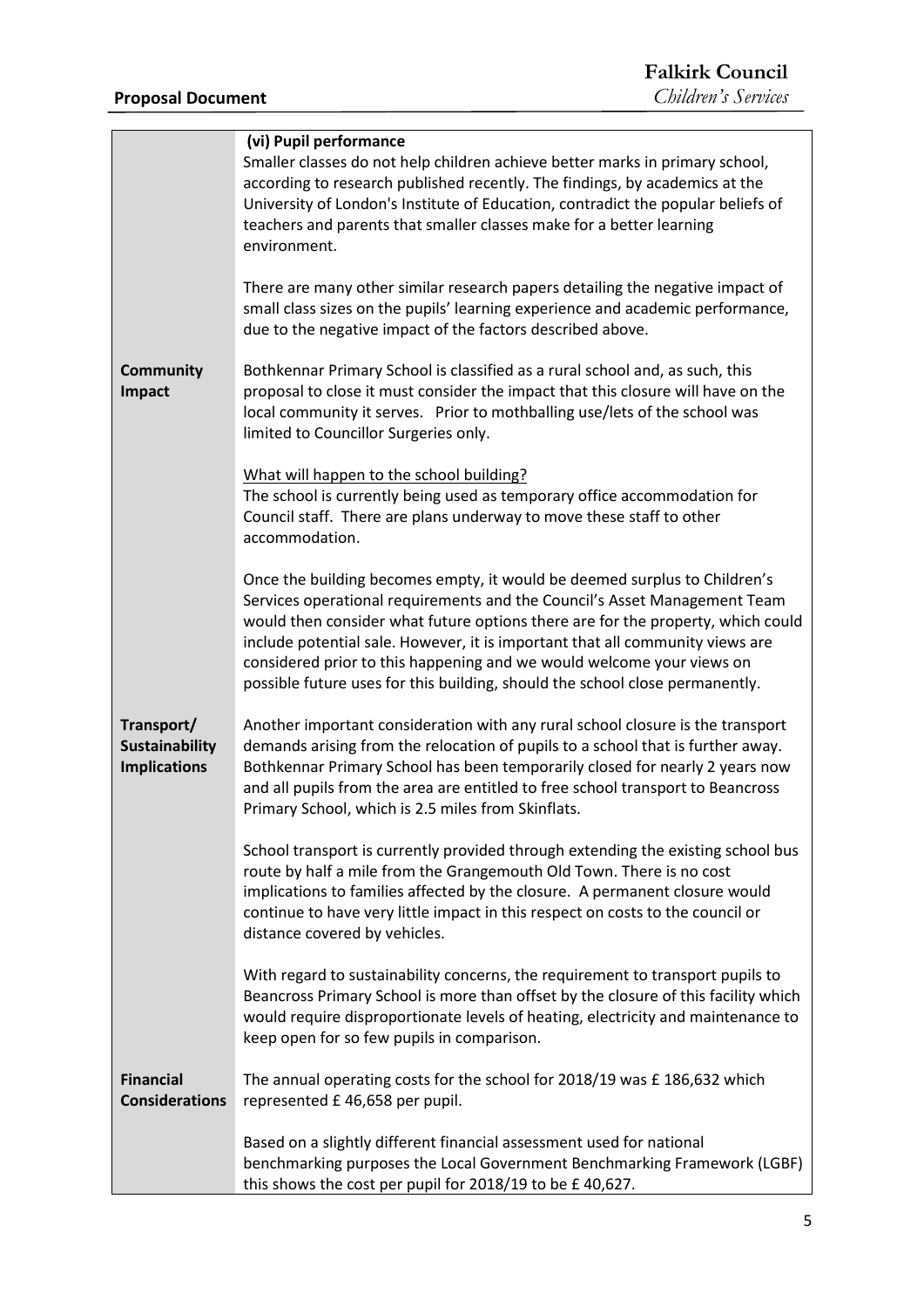#### **Proposal Document**

This cost per pupil is significantly higher than both the Falkirk and overall Scottish average cost per primary pupil, which were £ 4,655 and £ 5,259 respectively and reflects the disproportionately higher level of cost per pupil that schools with small rolls have.

The permanent closure of Bothkennar Primary School would result in a net annual saving of £ 166,535 which would allow additional financial resources to be redistributed to support the education sector.

Note: This saving does not take into account the temporary additional costs being incurred whilst operating this vacant building as an office.

In addition, following closure, any costs associated with the upkeep and associated on-going maintenance of this buildings, which is now circa 50 years old, would no longer need to be met. This would allow the Council to use these funds to invest in the wider school estate where it can benefit a larger number of pupils.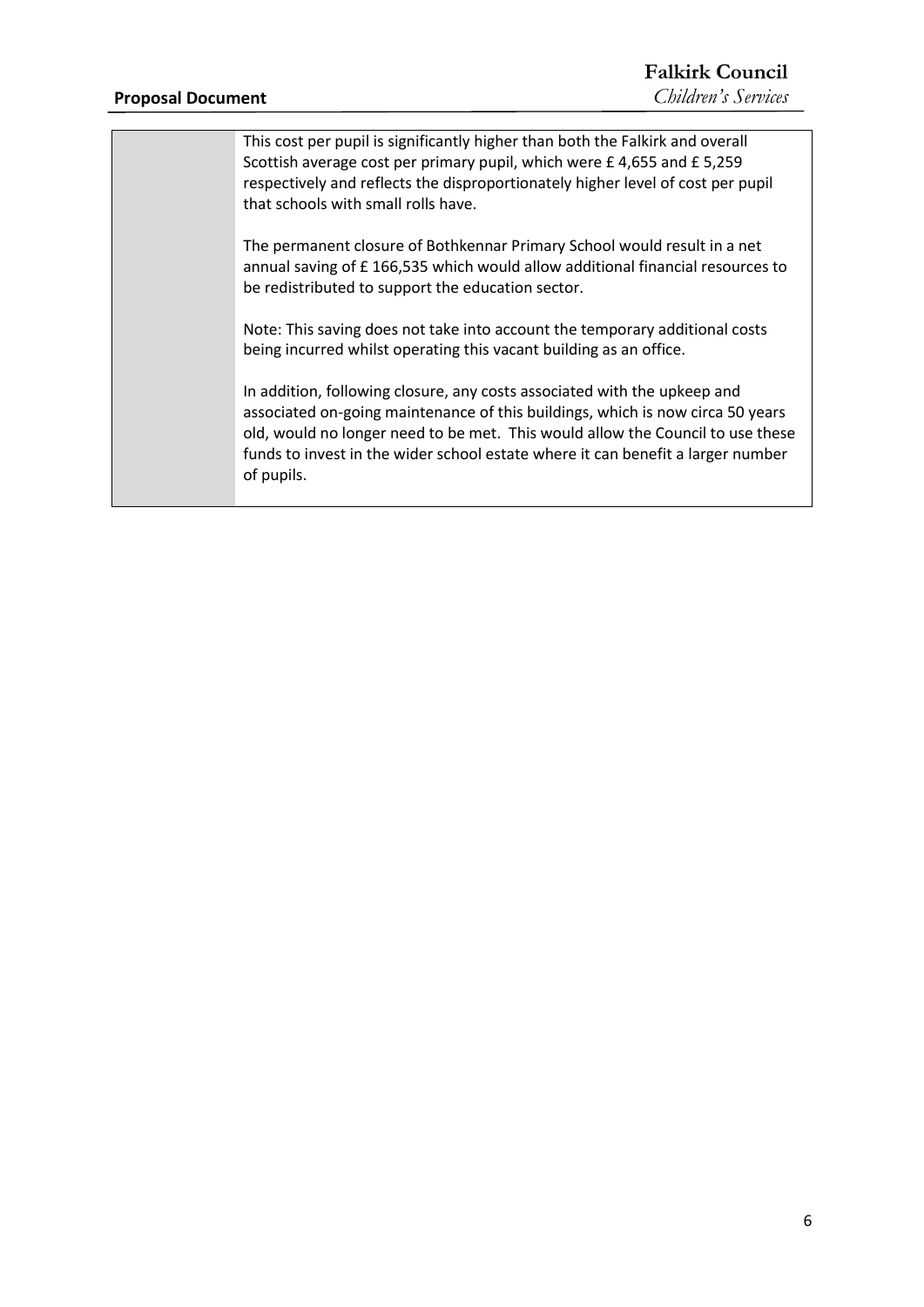# **CONSULTATION**

| Legislation         | Schools (Consultation) (Scotland) Act 2010                                                                                |  |  |
|---------------------|---------------------------------------------------------------------------------------------------------------------------|--|--|
|                     | A formal consultation is required for any proposal to permanently close a                                                 |  |  |
|                     | school. This consultation is fully in accordance with the requirements of this                                            |  |  |
|                     | legislation.                                                                                                              |  |  |
|                     |                                                                                                                           |  |  |
| <b>Consultees</b>   | We will be consulting:                                                                                                    |  |  |
|                     | Parents and carers of all primary and nursery age pupils living in the                                                    |  |  |
|                     | catchment areas of Bothkennar and Beancross Primary Schools                                                               |  |  |
|                     | <b>Beancross Primary School Parent Council</b><br>٠                                                                       |  |  |
|                     | Pupils at Beancross Primary School<br>$\bullet$                                                                           |  |  |
|                     | School staff and trade unions<br>$\bullet$                                                                                |  |  |
|                     | <b>Grangemouth Community Council</b><br>$\bullet$                                                                         |  |  |
|                     | All households in the Bothkennar Primary School catchment                                                                 |  |  |
| <b>Consultation</b> | The consultation will take place over an 8 week period running up to the Easter                                           |  |  |
| <b>Period</b>       | holidays, between Monday 8 February and Thursday 2 April 2021. If Covid-19                                                |  |  |
|                     | restrictions during this period do not permit public meetings then a virtual/                                             |  |  |
|                     | digital alternative will be provided.                                                                                     |  |  |
|                     |                                                                                                                           |  |  |
|                     | The consultation period has been extended to allow flexibility to be applied to                                           |  |  |
|                     | local engagement and to take cognisance of the Covid restrictions and guidance                                            |  |  |
|                     | in place at that time.                                                                                                    |  |  |
| <b>Public</b>       | Subject to Covid restrictions in place at the time, and social distancing                                                 |  |  |
| <b>Meeting</b>      | requirements, there will be a public meeting at Bothkennar Primary School on                                              |  |  |
|                     | Tuesday 2 <sup>nd</sup> March at 6:30pm.                                                                                  |  |  |
|                     |                                                                                                                           |  |  |
|                     | In the event that Covid restrictions at the time do not permit indoor, socially                                           |  |  |
|                     | distanced meetings, a video meeting will be arranged.                                                                     |  |  |
|                     |                                                                                                                           |  |  |
|                     | If you would like to be involve in this meeting, please provide us with your                                              |  |  |
|                     | contact details so that we can manage numbers attending and keep you                                                      |  |  |
|                     | updated on the format of the meeting when Covid restrictions affecting the date<br>are confirmed (contact details below). |  |  |
|                     |                                                                                                                           |  |  |
|                     | Also, we would urge anyone that would like to participate, but feel that they                                             |  |  |
|                     | would be limited by Covid restrictions and/or an online video meeting to contact                                          |  |  |
|                     | us directly to discuss (contact details below).                                                                           |  |  |
| How to              | Please respond online using the Consultation Hub on the Falkirk Council at:                                               |  |  |
| Respond             | say.falkirk.gov.uk/                                                                                                       |  |  |
|                     |                                                                                                                           |  |  |
|                     | If you would prefer to write to us directly then you can using the email or postal                                        |  |  |
|                     | address shown in the contact details below.                                                                               |  |  |
|                     |                                                                                                                           |  |  |
|                     | All responses should be provided by Thursday 2 <sup>nd</sup> April 2021.                                                  |  |  |